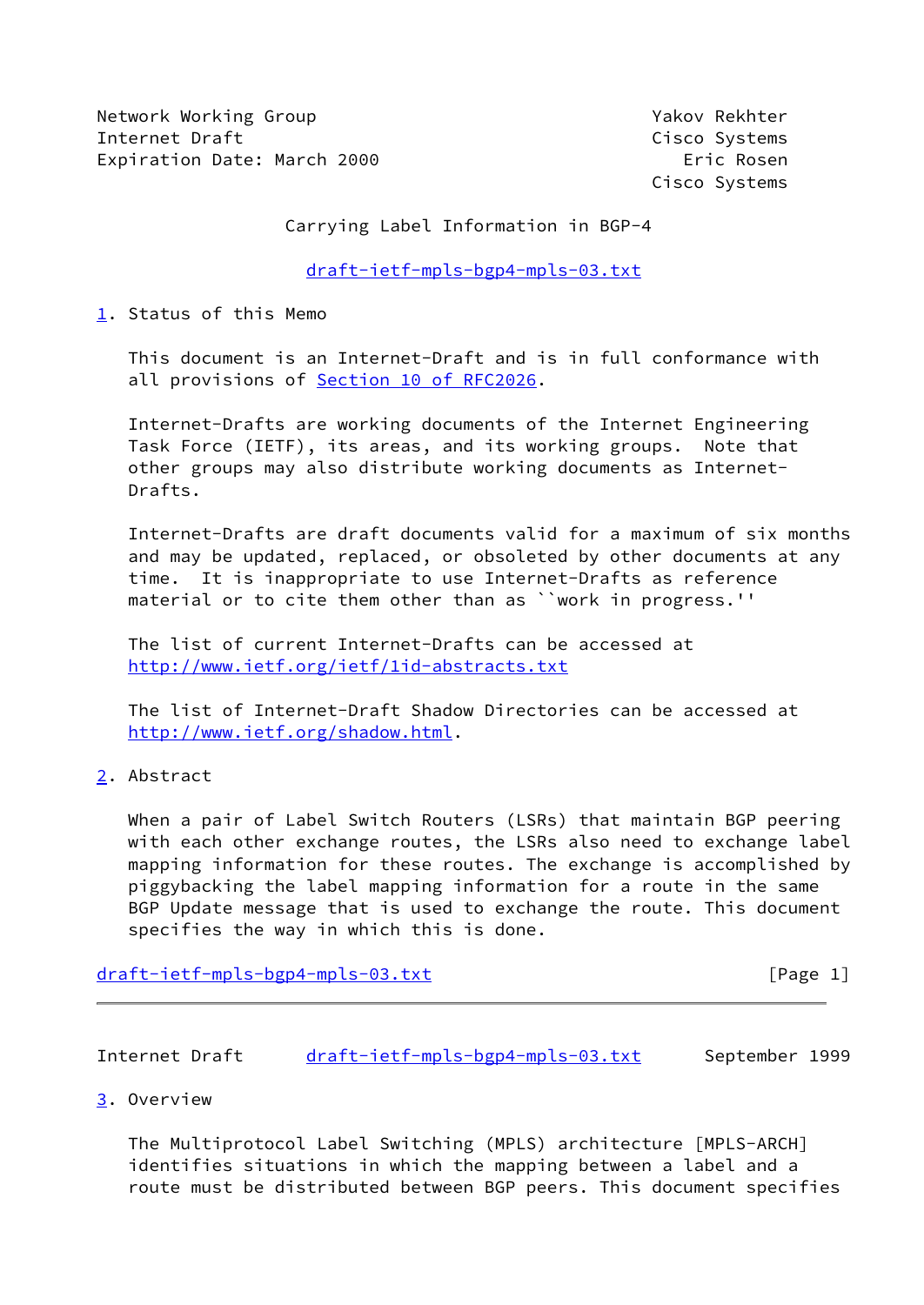how this label mapping information is distributed. The label mapping information is included in the BGP Update message that is used to distribute the route. This is done by utilizing BGP-4 Multiprotocol Extensions attribute [\[BGP-MP](#page-3-0)].

<span id="page-1-0"></span>[4](#page-1-0). Carrying Label Mapping Information

 Label mapping information is carried as part of the Network Layer Reachability Information (NLRI) in the Multiprotocol Extensions attributes. Such NLRI is identified by using SAFI TBD.

 The Network Layer Reachability information is encoded as one or more triples of the form <label, length, prefix>, whose fields are described below:



The use and the meaning of these fields are as follows:

a) Length:

 The Length field indicates the length in bits of the address prefix plus the label(s).

b) Label:

 The Label field carries one or more labels (that corresponds to the stack of labels [MPLS-ENCAPS]). Each label is encoded as 3 octets, where the high-order bit contains "Bottom of Stack" (as defined in [MPLS-ENCAPS]). The following high-order three bits

[draft-ietf-mpls-bgp4-mpls-03.txt](https://datatracker.ietf.org/doc/pdf/draft-ietf-mpls-bgp4-mpls-03.txt) [Page 2]

Internet Draft [draft-ietf-mpls-bgp4-mpls-03.txt](https://datatracker.ietf.org/doc/pdf/draft-ietf-mpls-bgp4-mpls-03.txt) September 1999

must be zero. The remaining 20 bits contain the label value.

c) Prefix:

 The Prefix field contains address prefixes followed by enough trailing bits to make the end of the field fall on an octet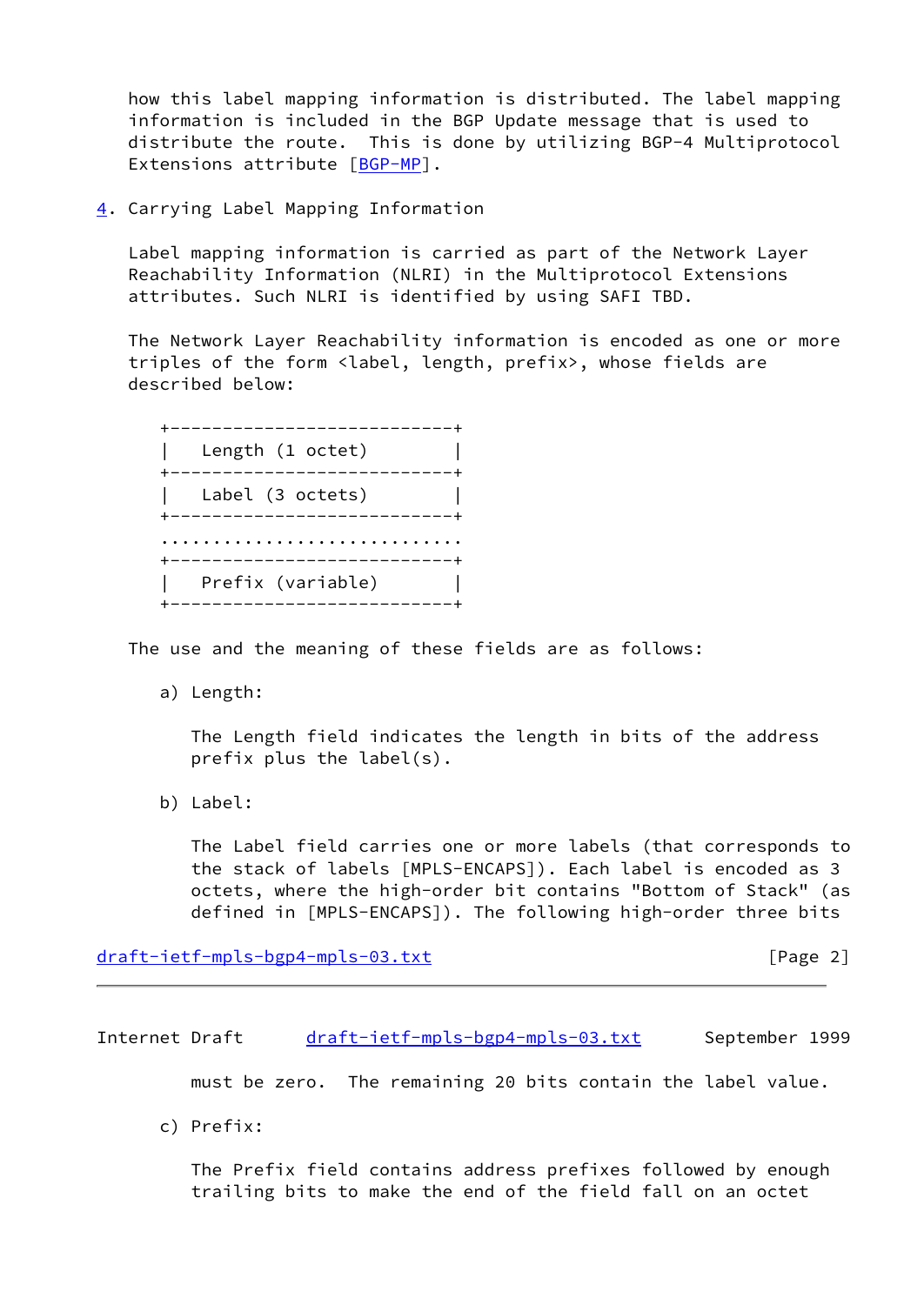boundary. Note that the value of trailing bits is irrelevant.

 The label(s) specified for a particular route (and associated with it address prefix) must be assigned by the LSR which is identified by the value of the Next Hop attribute of the route.

 When a BGP speaker redistributes a route, the label(s) assigned to that route must not be changed (except by omission), unless the speaker changes the value of the Next Hop attribute of the route.

 A BGP speaker can withdraw a previously advertised route (as well as the binding between this route and a label) by either (a) advertising a new route (and a label) with the same NLRI as the previously advertised route, or (b) listing the NLRI of the previously advertised route in the Withdrawn Routes field of an Update message. The label information carried (as part of NLRI) in the Withdrawn Routes field should be set to 0x800000.

<span id="page-2-0"></span>[5](#page-2-0). Advertising Multiple Routes to a Destination

 A BGP speaker may maintain (and advertise to its peers) more than one route to a given destination, as long as each such route has its own label(s).

 The encoding described above allows a single BGP Update message to carry multiple routes, each with its own label(s).

 In the case where a BGP speaker advertises multiple routes to a destination, if a route is withdrawn, and a label(s) is specified at the time of withdrawal, only the corresponding route with the corresponding label is withdrawn. If a route is withdrawn, and no label is specified at the time of withdrawal, then only the corresponding unlabeled route is withdrawn; the labeled routes are left in place.

## [draft-ietf-mpls-bgp4-mpls-03.txt](https://datatracker.ietf.org/doc/pdf/draft-ietf-mpls-bgp4-mpls-03.txt) [Page 3]

Internet Draft [draft-ietf-mpls-bgp4-mpls-03.txt](https://datatracker.ietf.org/doc/pdf/draft-ietf-mpls-bgp4-mpls-03.txt) September 1999

<span id="page-2-1"></span>[6](#page-2-1). Capability Negotiation

 A BGP speaker that uses Multiprotocol Extensions to carry label mapping information should use the Capabilities Optional Parameter, as defined in [[BGP-CAP](#page-3-1)], to inform its peers about this capability. The MP\_EXT Capability Code, as defined in [[BGP-MP](#page-3-0)], is used to negotiate the (AFI, SAFI) pairs available on a particular connection.

 A BGP speaker should not advertise this capability to another BGP speaker unless there is a Label Switched Path (LSP) between the two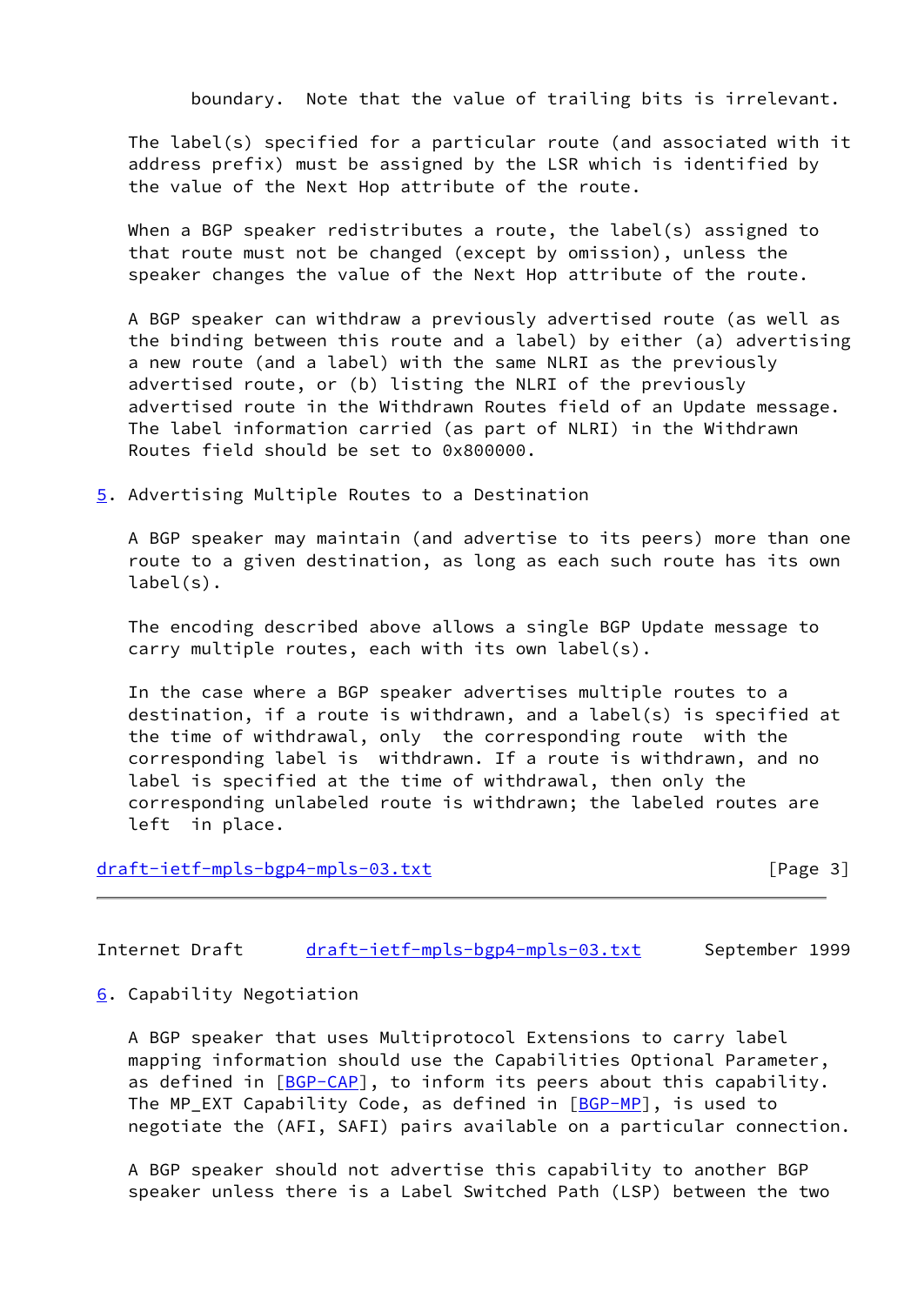speakers.

 A BGP speaker that is capable of handling multiple routes to a destination (as described above) should use the Capabilities Optional Paramter, as defined in  $[BGP-CAP]$  $[BGP-CAP]$ , to inform its peers about this capability. The value of this capability is TBD.

<span id="page-3-2"></span>[7](#page-3-2). Security Considerations

Security issues are not discussed in this document.

<span id="page-3-3"></span>[8](#page-3-3). Acknowledgements

To be supplied.

<span id="page-3-4"></span>[9](#page-3-4). References

 [BGP-4] "A Border Gateway Protocol 4 (BGP-4), Y. Rekhter, T. Li [\(RFC](https://datatracker.ietf.org/doc/pdf/rfc1771) [1771](https://datatracker.ietf.org/doc/pdf/rfc1771))<http://ds.internic.net/rfc/rfc1771.txt>

<span id="page-3-1"></span> [BGP-CAP] "Capabilities Negotiation with BGP-4", R. Chandra, et al, Work in progress, [http://www.internic.net/internet-drafts/draft](http://www.internic.net/internet-drafts/draft-ietf-idr-bgp4-cap-neg-03.txt) [ietf-idr-bgp4-cap-neg-03.txt](http://www.internic.net/internet-drafts/draft-ietf-idr-bgp4-cap-neg-03.txt)

<span id="page-3-0"></span>[BGP-MP] "Multiprotocol Extensions for BGP-4", T. Bates, et al [\(RFC](https://datatracker.ietf.org/doc/pdf/rfc2283) [2283](https://datatracker.ietf.org/doc/pdf/rfc2283))<http://ds.internic.net/rfc/rfc2283.txt>

 [MPLS-ARCH], "A Proposed Architecture for MPLS", E. Rosen, et al, Work in progress, [http://www.internic.net/internet-drafts/draft](http://www.internic.net/internet-drafts/draft-ietf-mpls-arch-06.txt) [ietf-mpls-arch-06.txt](http://www.internic.net/internet-drafts/draft-ietf-mpls-arch-06.txt)

 [MPLS-ENCAPS], "MPLS Label Stack Encoding", E. Rosen, et al, Work in progress, [http://www.internic.net/internet-drafts/draft-ietf-mpls](http://www.internic.net/internet-drafts/draft-ietf-mpls-label-encaps-05.txt) [label-encaps-05.txt](http://www.internic.net/internet-drafts/draft-ietf-mpls-label-encaps-05.txt)

[draft-ietf-mpls-bgp4-mpls-03.txt](https://datatracker.ietf.org/doc/pdf/draft-ietf-mpls-bgp4-mpls-03.txt) [Page 4]

Internet Draft [draft-ietf-mpls-bgp4-mpls-03.txt](https://datatracker.ietf.org/doc/pdf/draft-ietf-mpls-bgp4-mpls-03.txt) September 1999

<span id="page-3-5"></span>[10.](#page-3-5) Author Information

 Yakov Rekhter Cisco Systems, Inc. 170 West Tasman Drive San Jose, CA 95134 email: yakov@cisco.com

 Eric Rosen Cisco Systems, Inc.